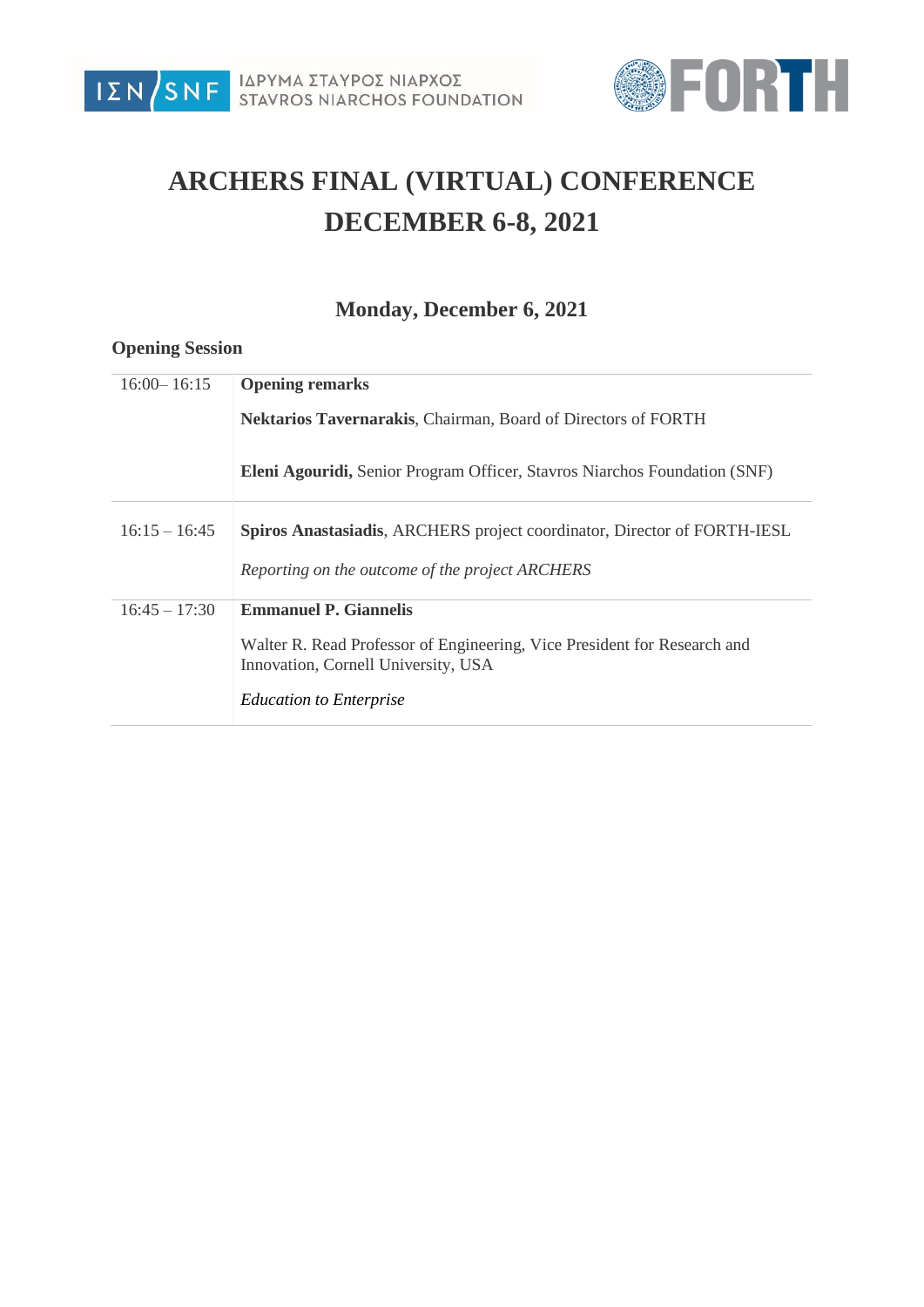



## **Tuesday, December 7, 2021**

#### **Session 1: Cultural Heritage (Chairs: D. Anglos, A. Sarris)**

| $10:00 - 10:30$ | <b>Andreas Vött</b>                                                                                                          |
|-----------------|------------------------------------------------------------------------------------------------------------------------------|
|                 | Institute of Geography, Johannes Gutenberg-Universität Mainz, Germany                                                        |
|                 | Investigating the palaeotsunami record of Crete (Greece) – case studies from the<br>southwestern and northern coasts         |
| $10:30 - 10:50$ | <b>Nikos Psonis</b>                                                                                                          |
|                 | IMBB, FORTH                                                                                                                  |
|                 | Ancient mitogenomics of the extinct Cypriot pygmy hippopotamus                                                               |
| $10:50 - 11:10$ | <b>Gianluca Cantoro</b>                                                                                                      |
|                 | IMS, FORTH [Researcher, Institute for Heritage Science, CNR, Rome]                                                           |
|                 | Working on the mountains, working with the mountains. Archaeology in uplands                                                 |
| $11:10 - 11:40$ | <b>Kalliopi Baika</b>                                                                                                        |
|                 | Aix-Marseille Université                                                                                                     |
|                 | The Aigina harbour-city Project 2019-2023: Underwater archaeological<br>research and interdisciplinary methodological issues |
| $11:40 - 12:00$ | <b>Short break</b>                                                                                                           |

#### **Session 2: Health (Chairs: I. Talianidis, P. Poirazi)**

| 12:00-12:30     | <b>Eleftheria Zeggini</b>                                                                                         |
|-----------------|-------------------------------------------------------------------------------------------------------------------|
|                 | Institute of Translational Genomics, Helmholtz Zentrum München, Germany                                           |
|                 | The genomic aetiology of osteoarthritis                                                                           |
| 12:30-12:50     | Chiara Curra                                                                                                      |
|                 | IMBB, FORTH                                                                                                       |
|                 | Targeting Plasmodium oocyst rupture for antimalarial strategies development                                       |
| 12:50-13:10     | <b>Thanos Metaxakis</b>                                                                                           |
|                 | IMBB, FORTH                                                                                                       |
|                 | Neuronal ATG1 coordinates autophagy induction with physiological adaptations<br>against impaired brain metabolism |
| 13:10-13:30     | <b>Spyridon Chavlis</b>                                                                                           |
|                 | IMBB, FORTH                                                                                                       |
|                 | Towards deep learning applications with biological dendrites                                                      |
| $13:30 - 14:00$ | <b>Short break</b>                                                                                                |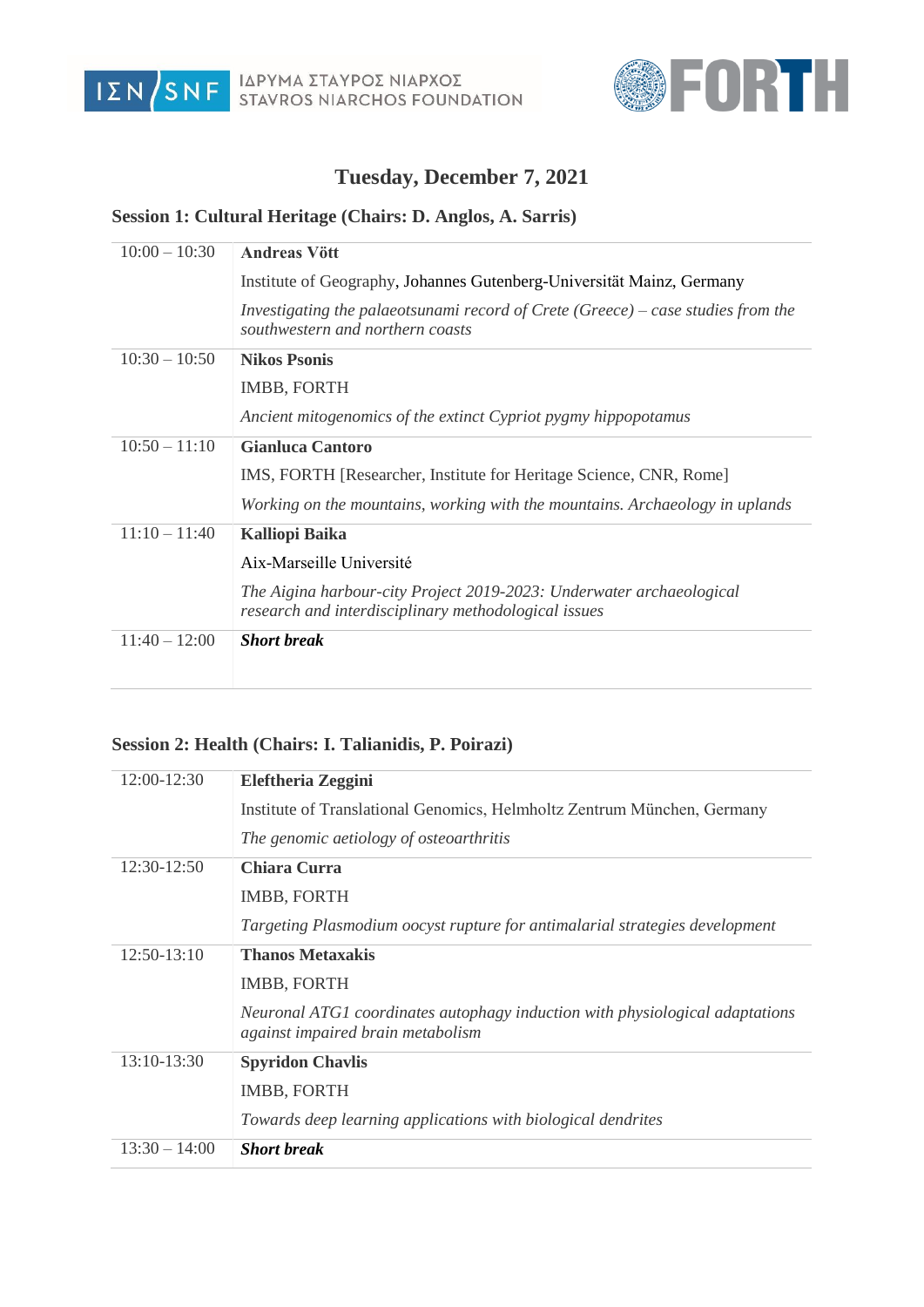



## 14:00-14:30 **Antony J. Ryan, OBE** Department of Chemistry and The Grantham Centre for Sustainable Futures, University of Sheffield, U.K. *Making science work for refugees and refugees work for science* 14:30-14:50 **Konstantinos Andrikopoulos** ICE-HT, FORTH [Assoc. Professor, Department of Physics, Univ. of Patras] *Polymer nanocomposites for breathable applications* 14:50-15:10 **Eugene Skouras** ICE-HT, FORTH *Simulation of transport and reaction processes in porous membranes* 15:10-15:30 **Emmanouil Glynos** IESL, FORTH [Assist. Professor, Department of Materials Science and Technology, Univ. of Crete] *High performance solid polymer electrolytes for energy storage* 15:30 – 16:00 *Short break*

#### **Session 3: Sustainability (Chairs: S. Anastasiadis, M. Daletou)**

#### **Session 4: Health 2 (Chairs: M. Antona, G. Filippidis)**

| 16:00-16:30   | Thimios A. Mitsiadis                                                                                                             |
|---------------|----------------------------------------------------------------------------------------------------------------------------------|
|               | Institute of Oral Biology, Faculty of Medicine, University of Zurich, Switzerland                                                |
|               | Take a bite on 3D emulation systems for dissecting Nerve Growth Factor (NGF)<br>action in healthy, injured and regenerated teeth |
| 16:30-16:50   | <b>Panos Sapountzis</b>                                                                                                          |
|               | IACM, FORTH                                                                                                                      |
|               | How visual short-term memories are encoded in the brain?                                                                         |
| $16:50-17:10$ | Evangelia Gavgiotaki                                                                                                             |
|               | IESL, FORTH [Research Fellow, Harvard Medical School]                                                                            |
|               | Nonlinear microscopy as diagnostic tool for the discrimination of activated T<br>cells                                           |
| 17:10-17:30   | <b>Eleftherios Trivizakis</b>                                                                                                    |
|               | ICS, FORTH                                                                                                                       |
|               | Artificial intelligence & medicine: Towards a deeply intertwined relation                                                        |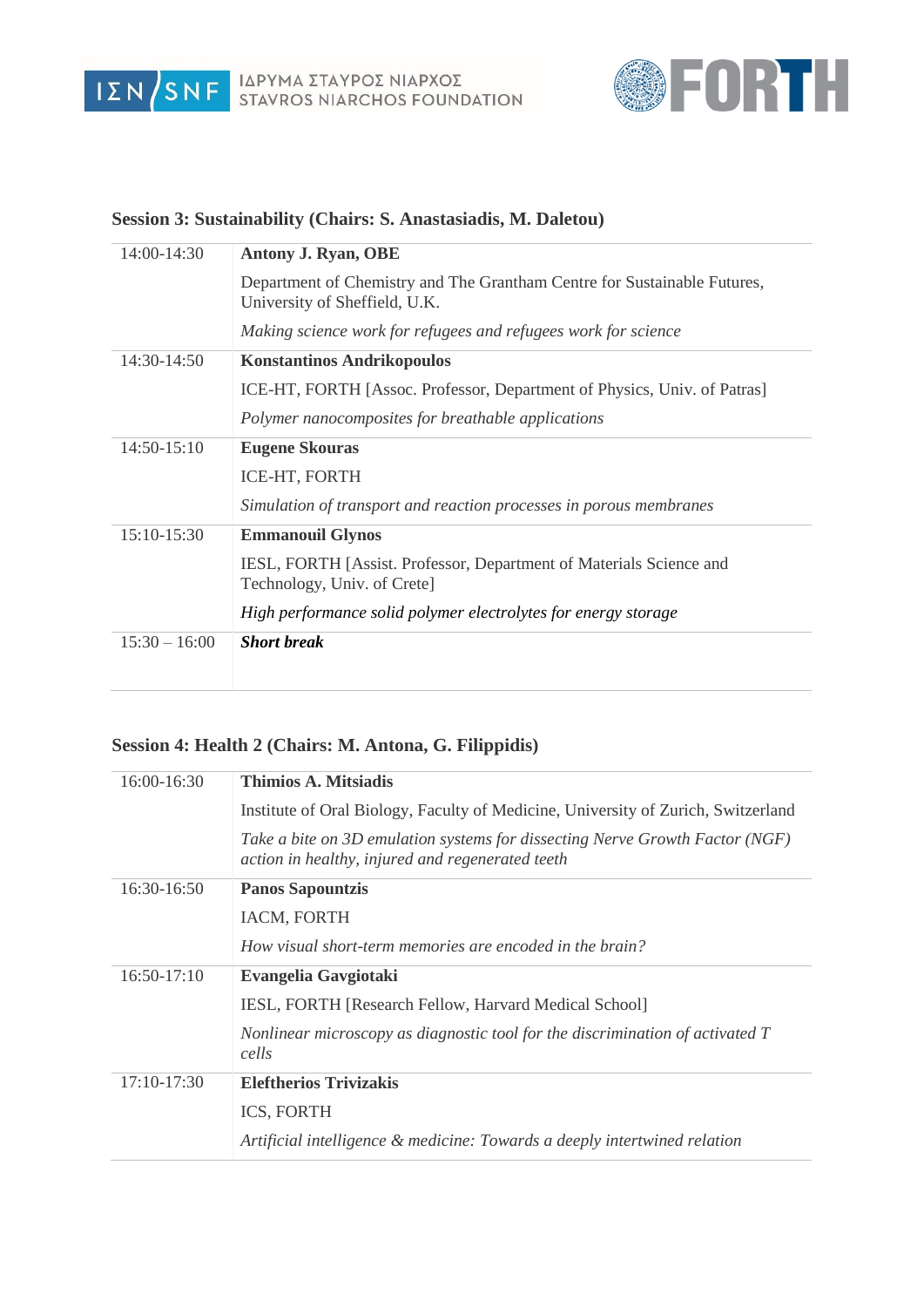



### **Wednesday, December 8, 2021**

#### **Session 5: Environment (Chairs: C. Aggelopoulos, E. Skarsoulis)**

| $10:00-10:30$   | Klara Hernadi                                                                                         |
|-----------------|-------------------------------------------------------------------------------------------------------|
|                 | Institute of Physical Metallurgy, Metal Forming and Nanotechnology, University<br>of Miskolc, Hungary |
|                 | Photocatalytic materials and hollow structures                                                        |
| $10:30-10:50$   | <b>Simos Papadimitropoulos</b>                                                                        |
|                 | IACM, FORTH                                                                                           |
|                 | <i>Imaging in waveguides</i>                                                                          |
| $10:50-11:10$   | <b>Constantine Smaragdakis</b>                                                                        |
|                 | IACM, FORTH                                                                                           |
|                 | Classification of acoustic and seismic signals                                                        |
| $11:10-11:30$   | <b>Anastasios D. Koulouklidis</b>                                                                     |
|                 | <b>IESL, FORTH</b>                                                                                    |
|                 | Intense terahertz waves and applications                                                              |
| $11:30 - 12:00$ | <b>Short break</b>                                                                                    |

#### **Session 6: Energy (Chairs: S. Neophytides, M. Daletou)**

| 12:00-12:30     | <b>Karsten Reuter</b>                                                                                                   |
|-----------------|-------------------------------------------------------------------------------------------------------------------------|
|                 | Fritz Haber Institute of the Max Planck Society, Berlin, Germany                                                        |
|                 | Data-Enhanced Multiscale Theory of Operando Energy Conversion Systems                                                   |
| 12:30-12:50     | <b>Panagiotis Giotakos</b>                                                                                              |
|                 | ICE-HT, FORTH                                                                                                           |
|                 | Electrochemical Impedance Spectroscopy analysis of Oxygen Reduction<br>Reaction mechanism and energetics for Fuel Cells |
| 12:50-13:10     | <b>Nikolaos Samartzis</b>                                                                                               |
|                 | ICE-HT, FORTH                                                                                                           |
|                 | Laser-assisted graphene growth for energy storage applications                                                          |
| 13:10-13:30     | <b>Ioanna Papavasileiou</b>                                                                                             |
|                 | ICE-HT, FORTH                                                                                                           |
|                 | Biochar materials for electrochemical energy storage devices                                                            |
| 13:30-13:50     | <b>Ioannis Paradeisanos</b>                                                                                             |
|                 | IESL, FORTH [INSA, Toulouse]                                                                                            |
|                 | Engineering quantum states in atomically-thin semiconductors                                                            |
| $13:50 - 14:30$ | <b>Short break</b>                                                                                                      |